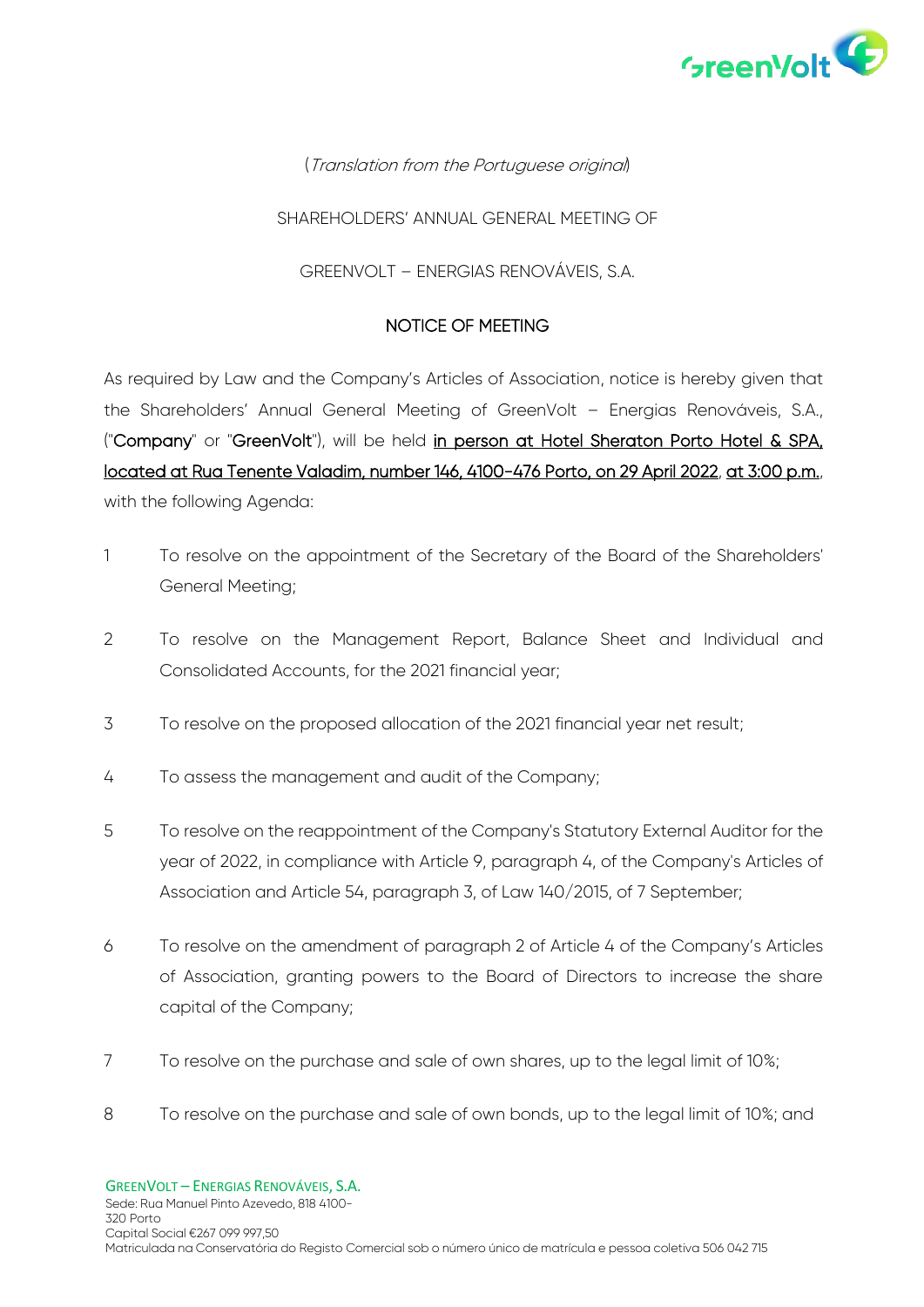

9 To resolve on the approval of the Remuneration Policy for the Company's Statutory Governing Bodies.

As from the date of publication of this notice, are made available for consultation by Shareholders at the Company's head office during normal business hours by requesting an appointment by email addressed to [AGM2022@greenvolt.pt,](mailto:AGM2022@greenvolt.pt) and on the Company's website - [www.greenvolt.pt-](http://www.greenvolt.pt/) and on the information disclosure system of the Portuguese Securities Market Commission (CMVM) – [www.cmvm.pt](http://www.cmvm.pt/) -, the financial statements, as well as the proposals regarding the items on the Agenda, including the full text of the proposed amendment to the Articles of Association, in accordance with the provisions of article 377, paragraph 8, of the Portuguese Commercial Companies Act (CSC). All the information required by article 289, paragraph 1, of the CSC and by article 21-J of the Portuguese Securities Code (CVM) is available at the Company's head office and on its website [www.greenvolt.pt.](http://www.greenvolt.pt/)

The General Meeting will, as set forth by subparagraph a) of paragraph 6 of article 377 of the CSC, be held at a location other than the Company's head office, at Rua Manuel Pinto Azevedo, 818, 4100-320 Porto, since it was considered that, being the first General Meeting of GreenVolt to be held as a company with securities admitted to trading, the Company's head office would not allow for the meeting to be held under satisfactory conditions.

### INFORMATION RELATING TO THE GENERAL MEETING

Shareholders are hereby given notice of the following conditions for attending the General Meeting:

### I - Shareholder participation requirements

- a) The General Meeting is composed only by the Shareholders:
	- i. Who, at the Record Date, corresponding to **00:00 hours (GMT)**, of the fifth trading day preceding the day on which the General Meeting is held, 22 April 2022, hold shares that confer to them, under the law and the articles of association of the Company, at least one vote;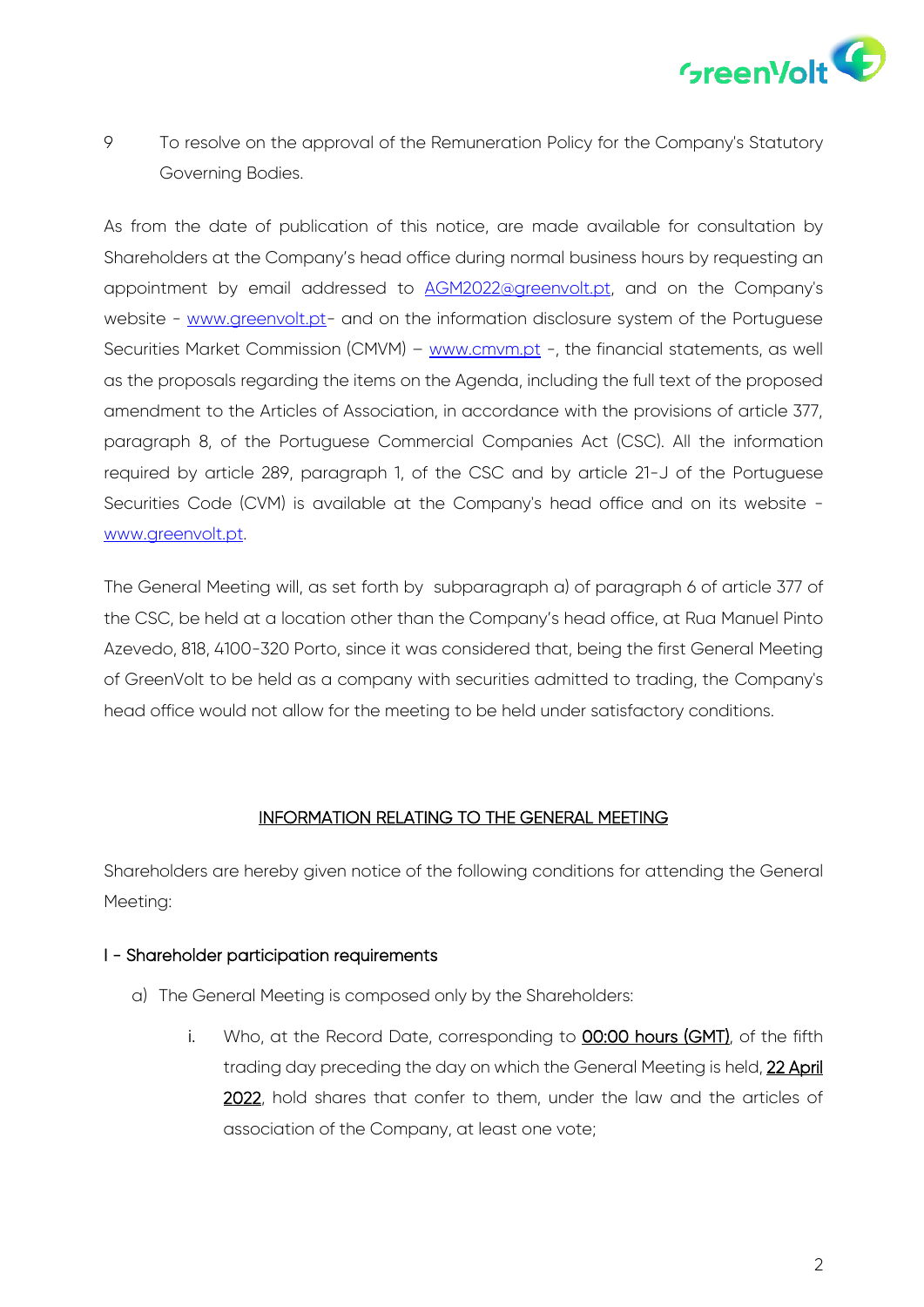

- ii. That have declared until, 23:59 (GMT) on 21 April 2022, in writing, to the Chairman of the Board of the General Meeting, by using the email address [AGM2022@greenvolt.pt,](mailto:AGM2022@greenvolt.pt) and to the financial intermediary where the individual registration account is open, their intention to participate in the meeting, using for that purpose the forms available at [www.greenvolt.pt,](http://www.greenvolt.pt/) as from the present date;
- iii. Whose respective financial intermediaries, informed in accordance with paragraph ii. above of the intention of the Shareholder to participate in the General Meeting, have sent to the Chairman of the Board of the General Meeting, with reception no later than 23:59 (GMT) on 22 April 2022, information on the number of shares registered in the name of the client, with reference to the Record Date, to the email address [AGM2022@greenvolt.pt;](mailto:AGM2022@greenvolt.pt)
- b) Shareholders who have declared their intention to participate in the General Meeting and have transferred ownership of their shares between 22 April 2022 and the end of the Annual General Meeting, must immediately inform the Chairman of the Board of the General Meeting (sent by email to [AGM2022@greenvolt.pt\)](mailto:AGM2022@greenvolt.pt) and the CMVM, such not affecting the exercise of their right to participate and vote at the Annual General Meeting;
- c) Shareholders who, on a professional basis, hold shares in their own name but on behalf of clients, may vote differently with their shares, provided that, in addition to the information elements in items ii. and iii. of paragraph a) above, they submit, using sufficient and proportionate means of proof, to the Chairman of the Board of the General Meeting, by email sent to [AGM2022@greenvolt.pt,](mailto:AGM2022@greenvolt.pt) by no later than 23:59 (GMT) on 22 April 2022, the following information
	- i. The identification of each client;
	- ii. The number of shares on behalf of whom they will vote; and
	- iii. The voting instructions given by each client specifically for each item on the agenda.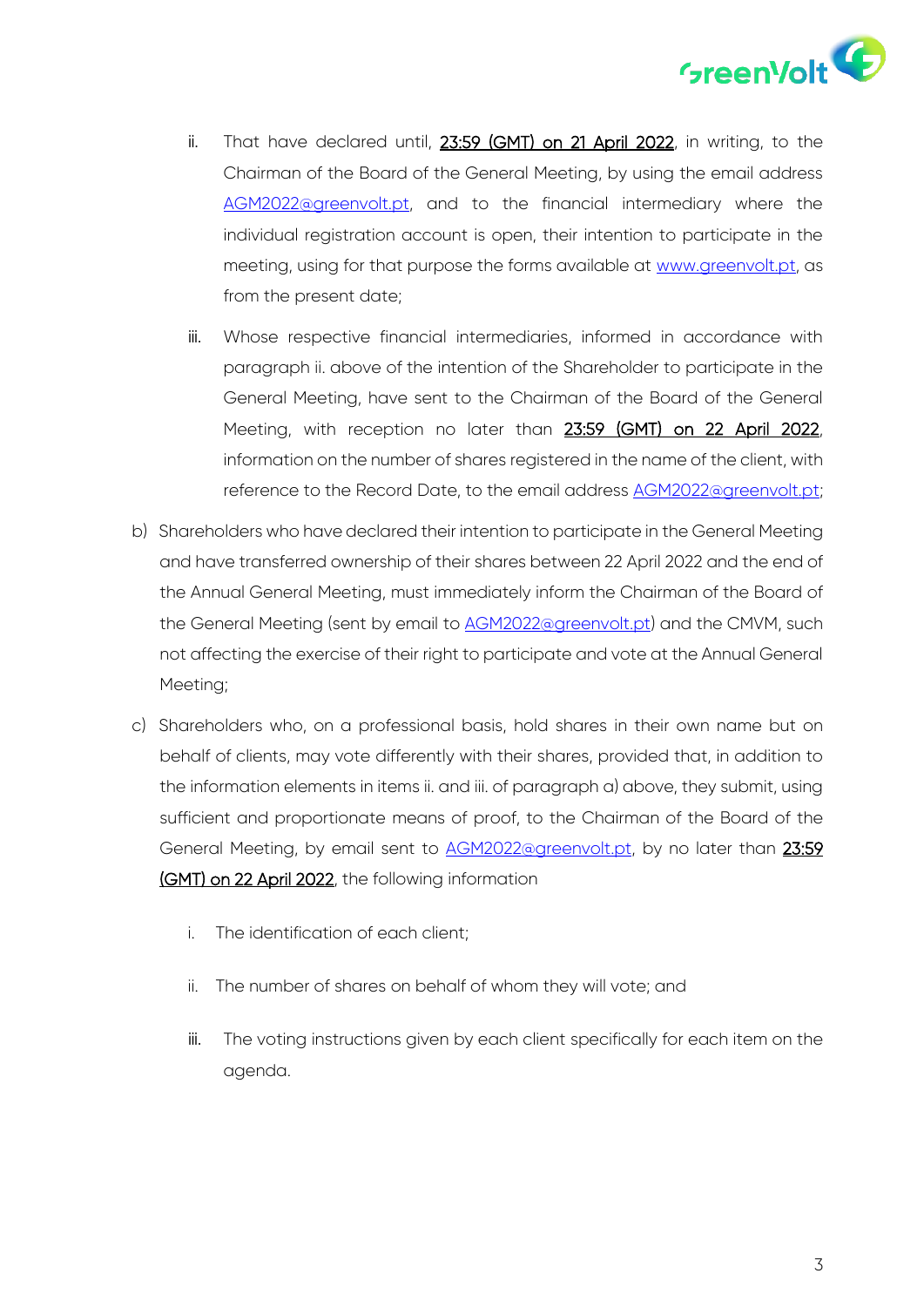

### II. Shareholder's Representation Rights

Shareholders may be represented at a General Meeting by sending a written representation document addressed to the Chairman of the Board of the General Meeting by post to the Company's head office or to the email address [AGM2022@greenvolt.pt](mailto:AGM2022@greenvolt.pt) (in this latter case, the original, in compliance with paragraph 4 of article 12 of the Company's Articles of Association, must be delivered to the Chairman of the Board of the General Meeting). For this purpose, the form available at [https://www.greenvolt.pt](https://www.greenvolt.pt/) may be used.

The representation document (sent by post to the head office or electronically to the email **AGM2022@greenvolt.pt**) must be received by the Chairman of the Board of the General Meeting until 23:59 (GMT) of 26 April 2022.

Shareholders may appoint different representatives in relation to the shares held in different securities accounts, without prejudice to the principle of unity of vote, pursuant to article 385 of CSC.

#### III. Right to Information and Right to Include Items on the Agenda

Any Shareholder is entitled to obtain information at the General Meeting, and may request for true, detailed and clear information so as to permit Shareholders to form a grounded opinion on the matters submitted to resolution of the General Meeting. The information obligation includes relations between the Company and any of its affiliate companies. Any information so requested shall be given by the corporate body qualified to provide such information and may only be withheld in the event its disclosure might cause serious harm to the Company, or to a related company, or might constitute a breach of a secrecy imposed by law.

Under the terms of article 23-B of the CVM, only Shareholders who hold shares corresponding to at least 2% of the share capital may request:

i. The inclusion of new items on the agenda, in accordance with article 378 of CSC, provided that the request for inclusion of items on the agenda is accompanied by a proposal of resolution for each item whose inclusion is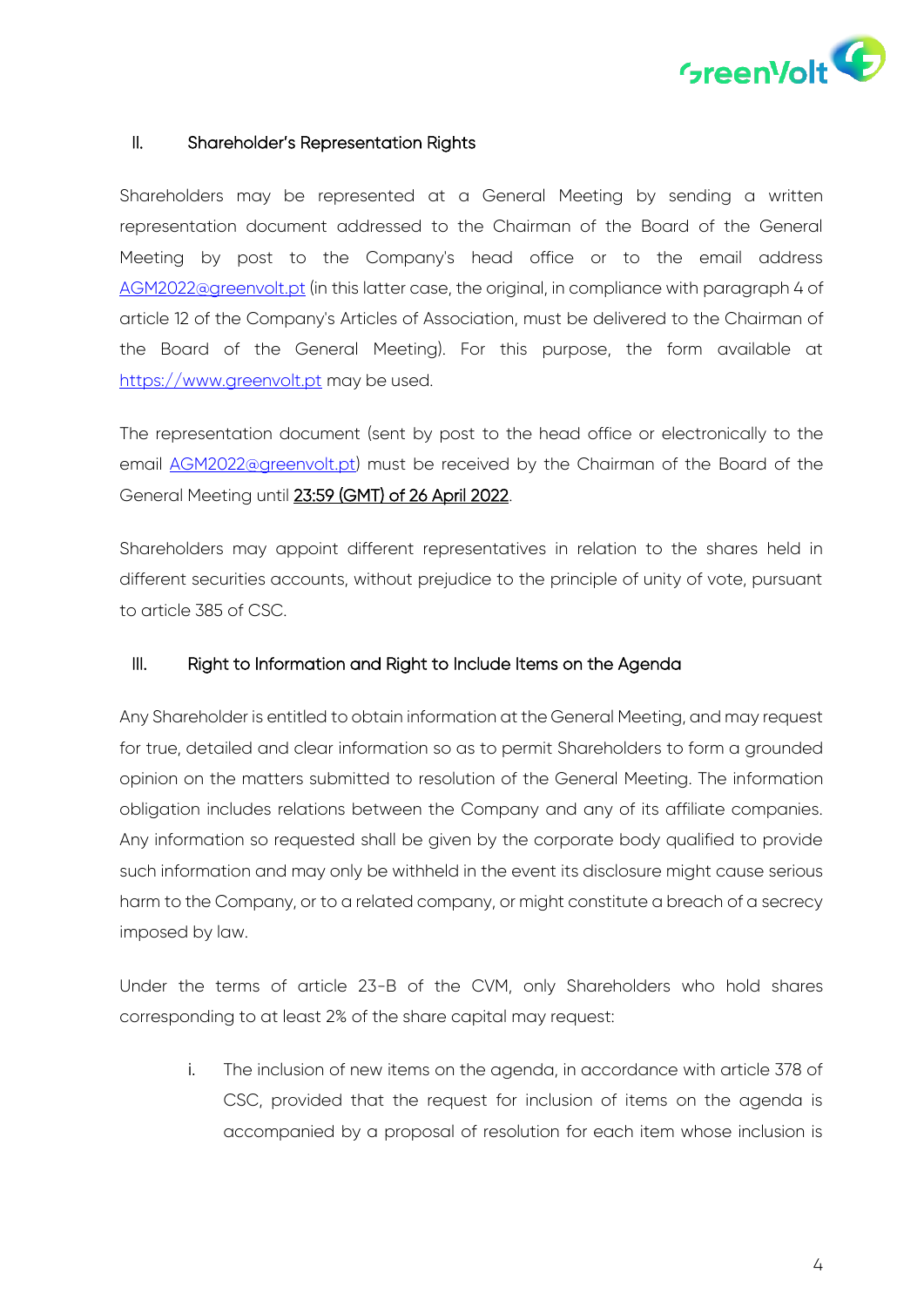

requested;

ii. The presentation of proposals for resolutions on matters referred to in, or added to, the General Meeting's notice of meeting.

The requests referred to in the previous paragraph must be submitted in writing and addressed to the Chairman of the Board of the General Meeting within 5 (five) days following the publication of this Notice.

## IV. Voting by Post

Shareholders entitled to attend the General Meeting under the terms of the previous item I above may vote by post in relation to all points of the Agenda subject to the General Meeting, in accordance with paragraph 5 of article 12 of the Company's Articles of Association:

- a) The voting by post shall be exercised by written declaration issued by the holder of the shares or by the person legally representing the latter. Should the Shareholder be a natural person, the ballot must include a copy of Shareholder's identification document and, should the Shareholder be a legal entity, have the signature certified in its capacity and with powers for the act. In light of the provisions of paragraph 2, article 5, of Law no. 7/2007, of 5 February, as an alternative to sending a copy of the identification document, the voting ballot may contain a certified signature under the terms of the applicable law;
- b) Voting by post will only be admitted if delivered by registered mail with acknowledgement of receipt or if delivered by protocol at the Company's head office until 23:59 (GMT) of 26 April 2022, with identification of the sender and addressed to the Chairman of the Board of the General Meeting. Shareholders may use the form for voting by post made available on the Company's website at [https://www.greenvolt.pt/;](https://www.greenvolt.pt/)
- c) Voting ballots shall:
	- i. indicate the item or items on the agenda to which they relate;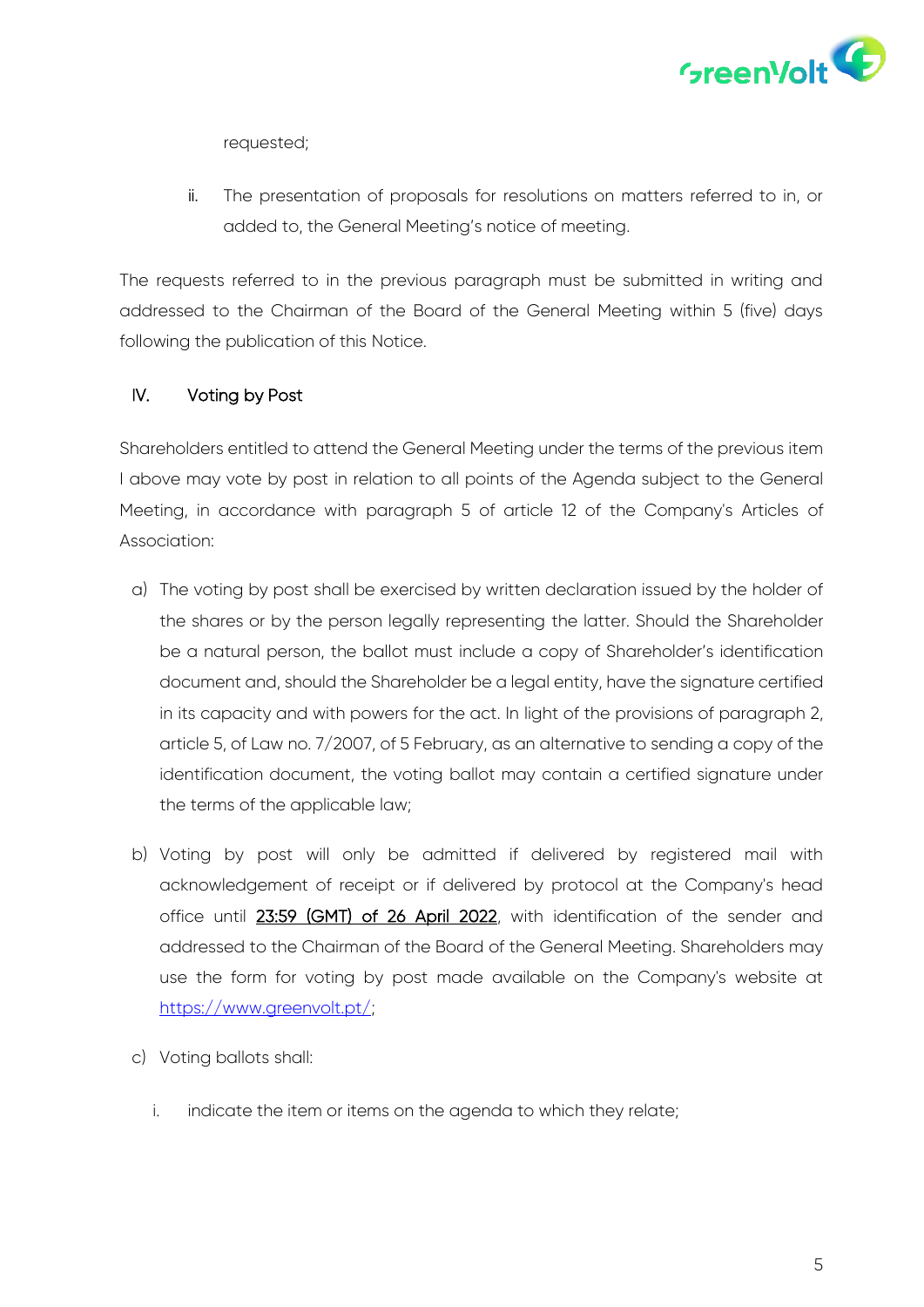

- ii. the specific proposal to which they refer, indicating the proponents; and,
- iii. the precise and unconditional indication of the vote for each proposal;
- d) Votes cast by post count for the purpose of verifying the quorum of the General Meeting, and the result of the vote by post in relation to each item of the agenda shall be disclosed in the item to which it refers;
- e) Ballots sent by post shall be considered as negative votes in relation to deliberative proposals presented after the vote has been issued;
- f) Should the voting ballot not indicate the exercise of the vote in relation to proposals presented prior to the date on which the voting ballot was issued, the Shareholder shall be deemed to have abstained in relation to those proposals;
- g) It is the responsibility of the Chairman of the Board of the Shareholders' General Meeting to verify the conformity of the voting by post, and the votes corresponding to the declarations that are not accepted shall be deemed as not cast;
- h) It is the Company's responsibility to ensure the confidentiality of voting by post until the moment of voting;
- i) Voting by post shall be considered revoked if the Shareholder who issued it, or his/her appointed representative, is present at the Meeting.

### V. Electronic Vote

Shareholders entitled to attend the Annual General Meeting under the terms indicated above in section I, may vote electronically on all items of the Agenda subject to approval by the General Meeting, in accordance with paragraph 6 of article 12 of the Company's Articles of Association:

a) Electronic votes will be considered when received at the email address [Exerciciovotoeletronico2022@greenvolt.pt,](mailto:Exerciciovotoeletronico2022@greenvolt.pt) until 23:59 (GMT) of 26 April 2022, with identification of the sender and addressed to the Chairman of the Board of the General Meeting, for which purpose the electronic voting form available on the Company's website at: [https://www.greenvolt.pt](https://www.greenvolt.pt/) may be used; Should the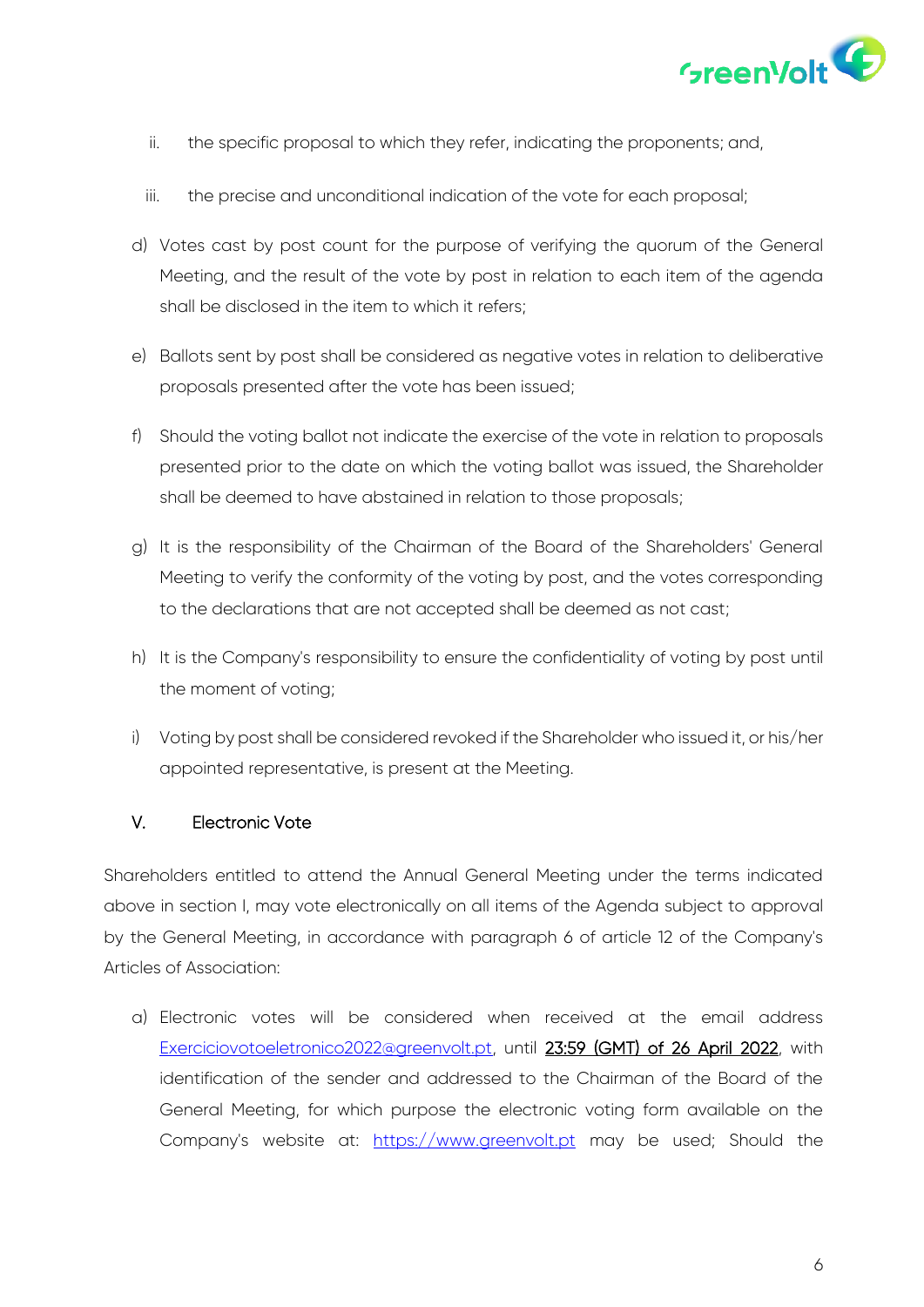

Shareholder be a natural person, the ballot must include a copy of Shareholder's identification document and, should the Shareholder be a legal entity, have the signature certified in its capacity and with powers for the act. In light of the provisions of paragraph 2, article 5, of Law no. 7/2007, of 5 February, as an alternative to sending a copy of the identification document, the voting ballot may contain a certified signature under the terms of the applicable law;

- b) Voting ballots shall:
	- i. indicate the item or items on the agenda to which they relate;
	- ii. the specific proposal to which they refer, indicating the proponents; and,
	- iii. the precise and unconditional indication of the vote for each proposal;
- c) Votes cast by electronic means count for the purpose of verifying the quorum of the General Meeting, and the result of the vote by electronic means in relation to each item of the agenda shall be disclosed in the item to which it refers;
- d) Ballots sent by electronic shall be considered as negative votes in relation to deliberative proposals presented after the vote has been issued;
- e) Should the voting ballot not indicate the exercise of the vote in relation to proposals presented prior to the date on which the voting ballot was issued, the Shareholder shall be deemed to have abstained in relation to those proposals;
- f) It is the responsibility of the Chairman of the Board of the Shareholders' General Meeting to verify the conformity of the voting by electronic means, and the votes corresponding to the declarations that are not accepted shall be deemed as not cast;
- g) It is the Company's responsibility to ensure the confidentiality of voting by electronic means until the moment of voting;
- h) Voting by electronic means shall be considered revoked if the Shareholder who issued it, or his/her appointed representative, is present at the Meeting.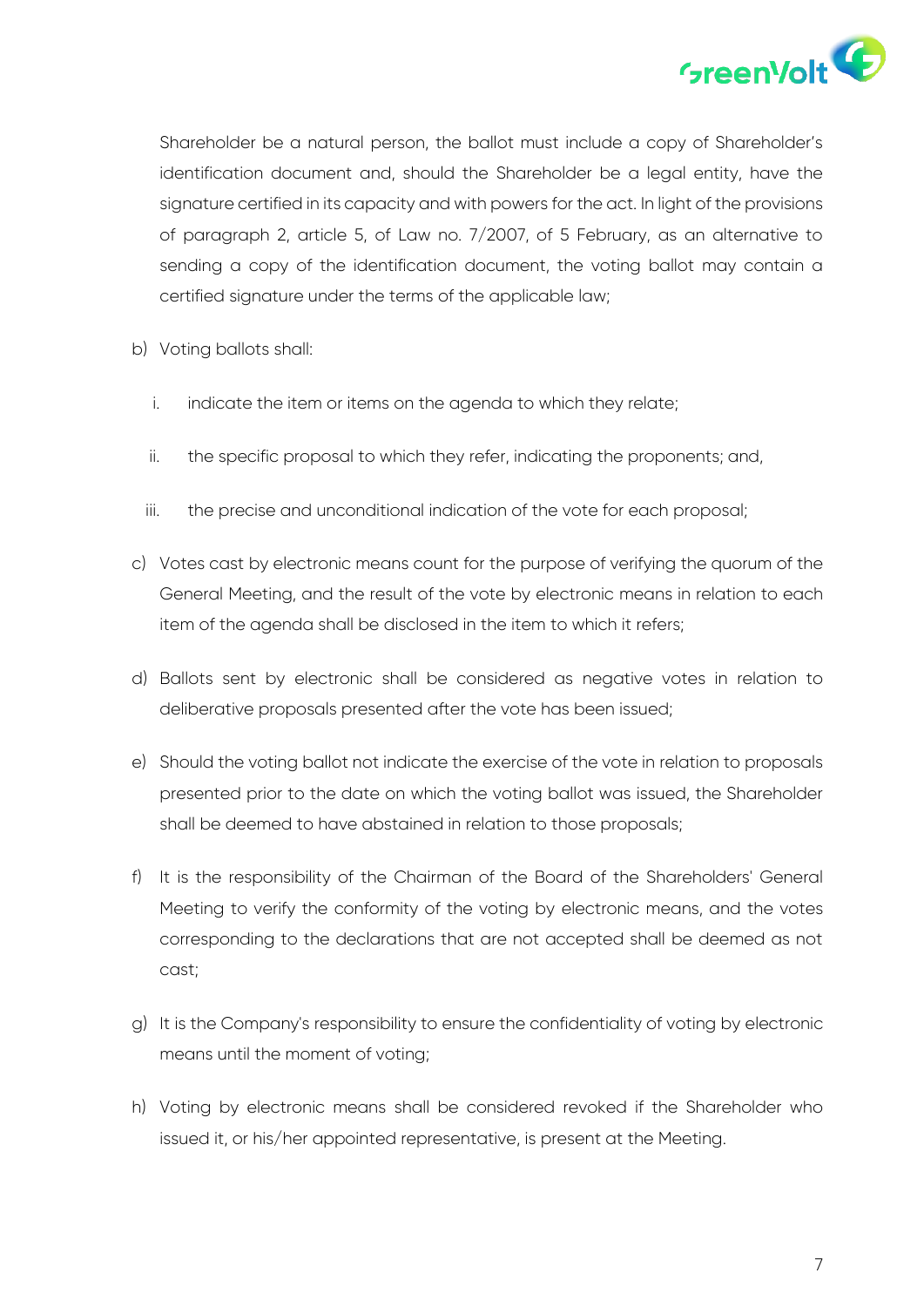

## VI. Additional Information

Pursuant to paragraph 8 of article 12 of the Company's Articles of Association, the Annual General Meeting may be held at the first instance, as long as shareholders holding shares representing more than fifty per cent of the Company's share capital are present or represented.

If the quorum is not reached on the date scheduled, the meeting is hereby rescheduled for the 18 May 2022, at the same time and by the same means (meeting in person), , in which case the General Meeting may be held regardless of the percentage of share capital present or represented.

# VII. Place where the documents relating to the Annual General Meeting are made available

All the information necessary to participate in the Annual General Meeting, namely the following, is available on the Company's website at [https://www.greenvolt.pt/:](https://www.greenvolt.pt/)

- (i) Proposals to be submitted to the General Meeting;
- (ii) Templates for the declaration of intention to attend the Annual General Meeting;
- (iii) Template for the representation instrument;
- (iv) Ballot forms for voting by post;
- (v) Ballot forms for voting by electronic means.

The personal data that the Shareholders, the custodian financial entities and the representatives of the Shareholders provide to the Company in the exercise of their participation rights, representation and shareholder voting rights at the General Meeting, shall be processed by the Company for the compliance with its legal obligations in the organisation of the General Meeting, being retained for the periods legally established in the Portuguese Commercial Companies Act and in the Portuguese Securities Securities Code or for the duration of any dispute regarding the procedural arrangements of the General Meeting, including the respective deliberative process and respective outcome.